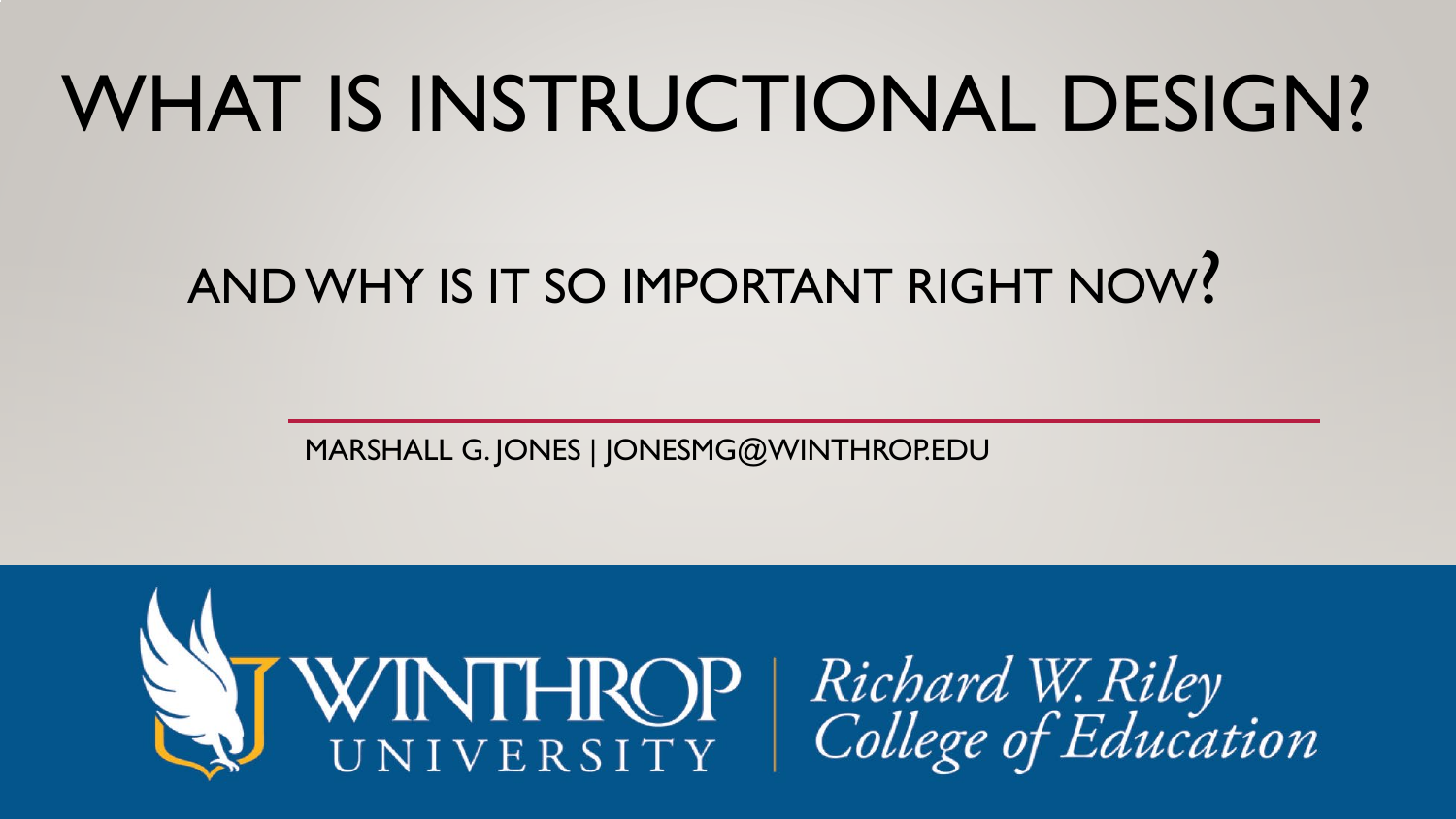#### **What is Instructional Design: A Formal Definition**

Instructional Design is a **systemic** and **systematic** process used to design and develop effective and efficient learning materials that are focused on clearly defined learning outcomes.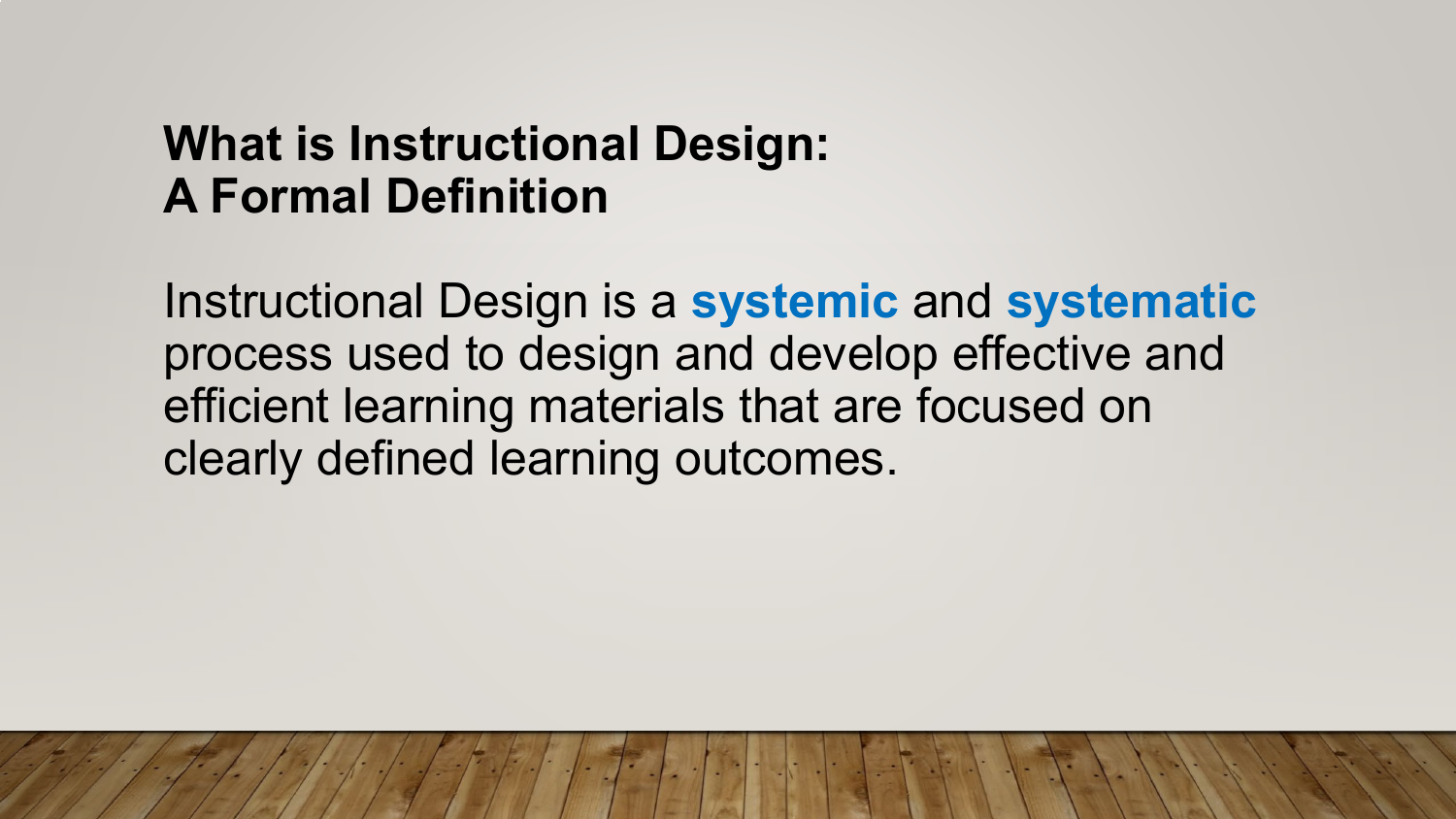#### **What is Instructional Design: A Less Formal Definition**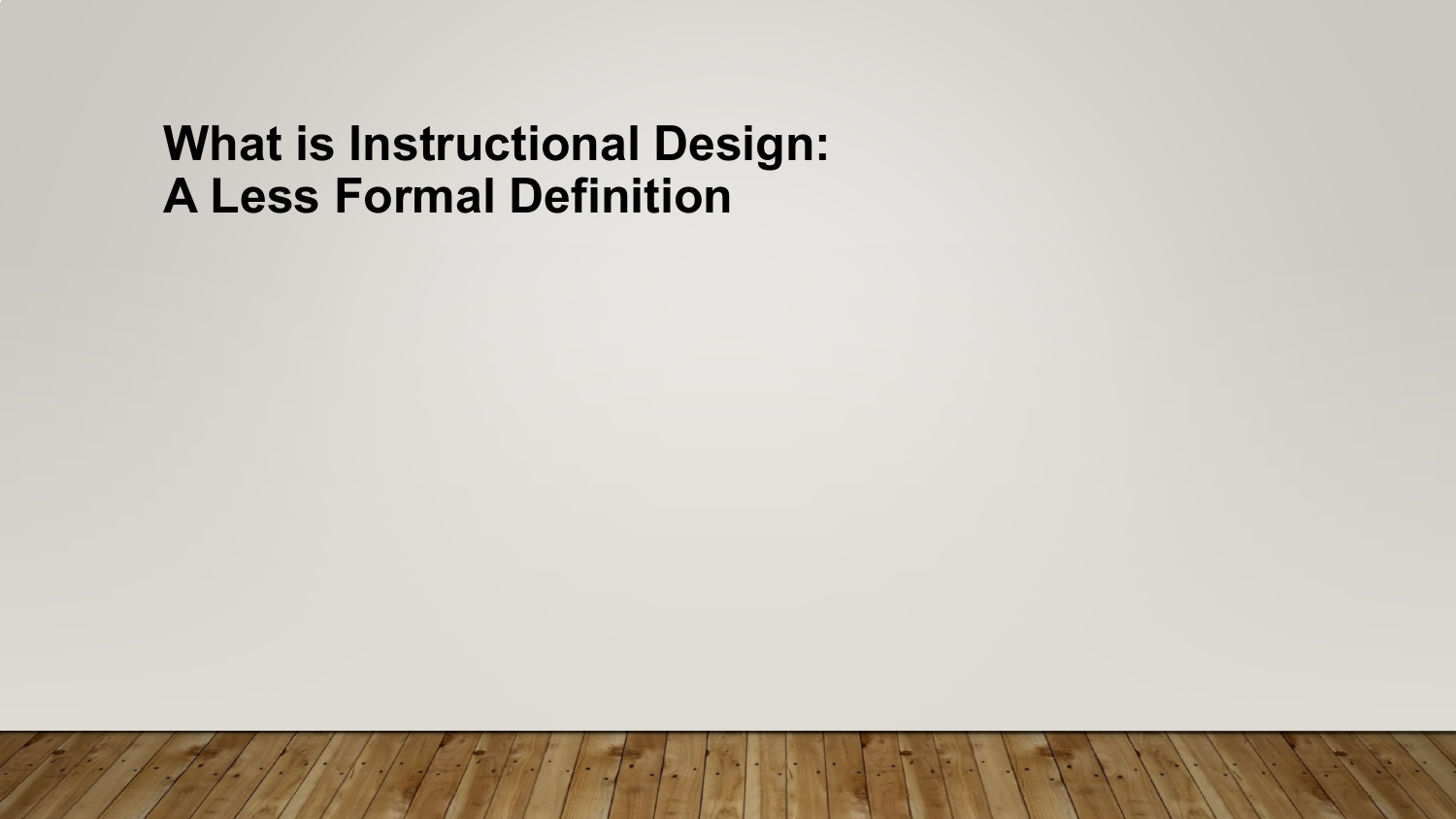Remember that teacher who really knew their stuff, but couldn't get their point across?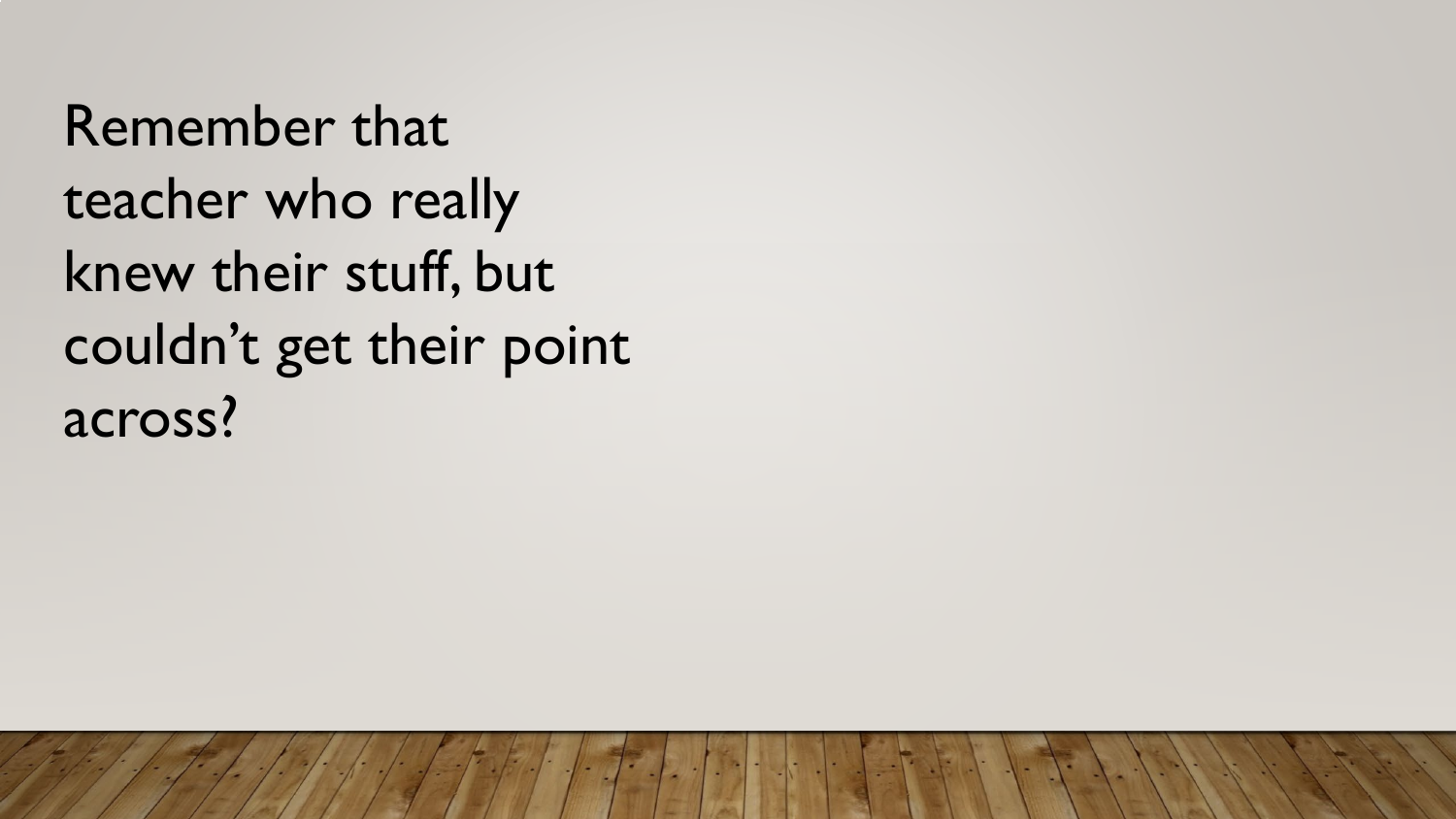Remember that teacher who really knew their stuff, but couldn't get their point across?

> We help people get their point across.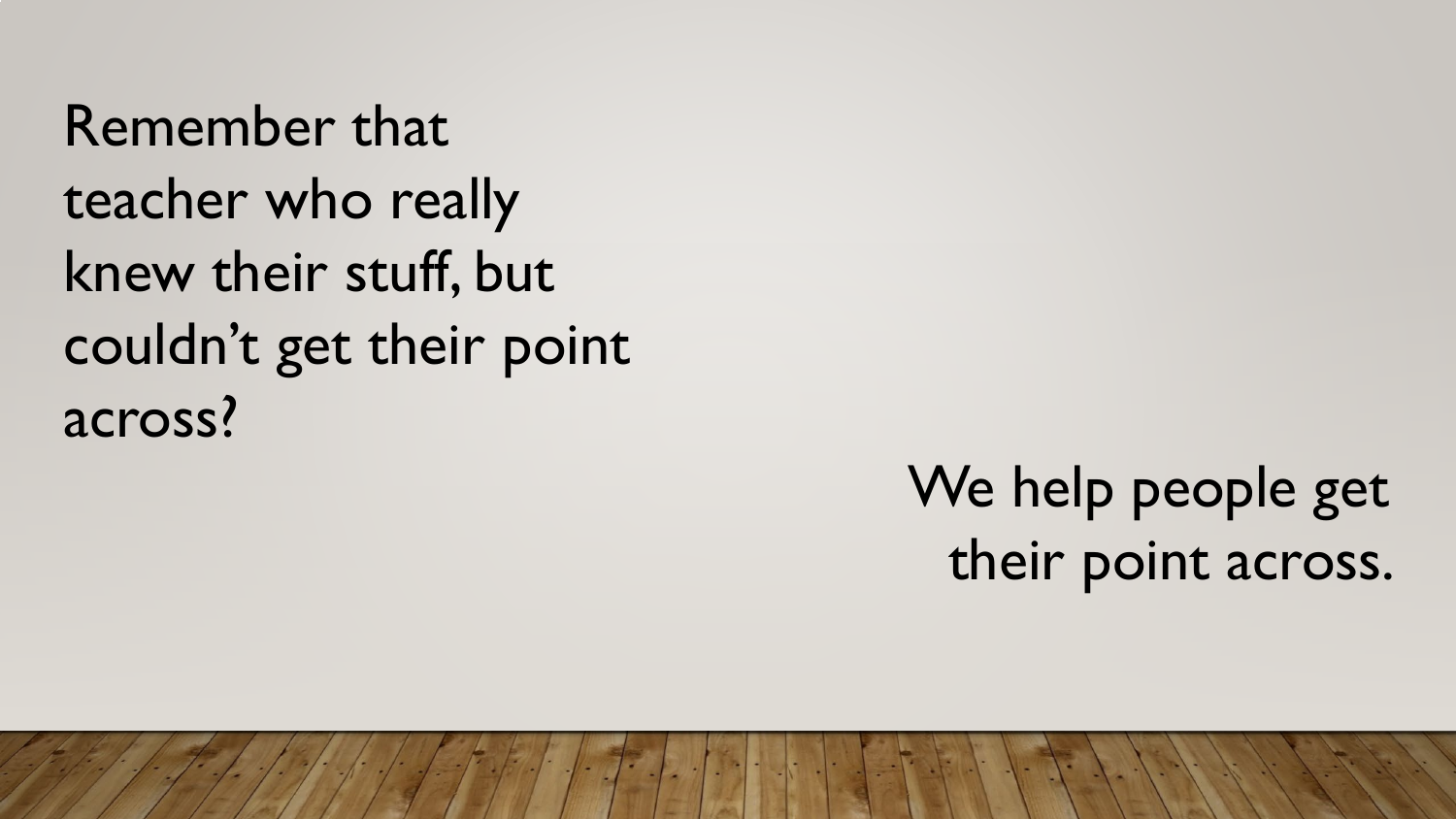## Unpacking Expert Knowledge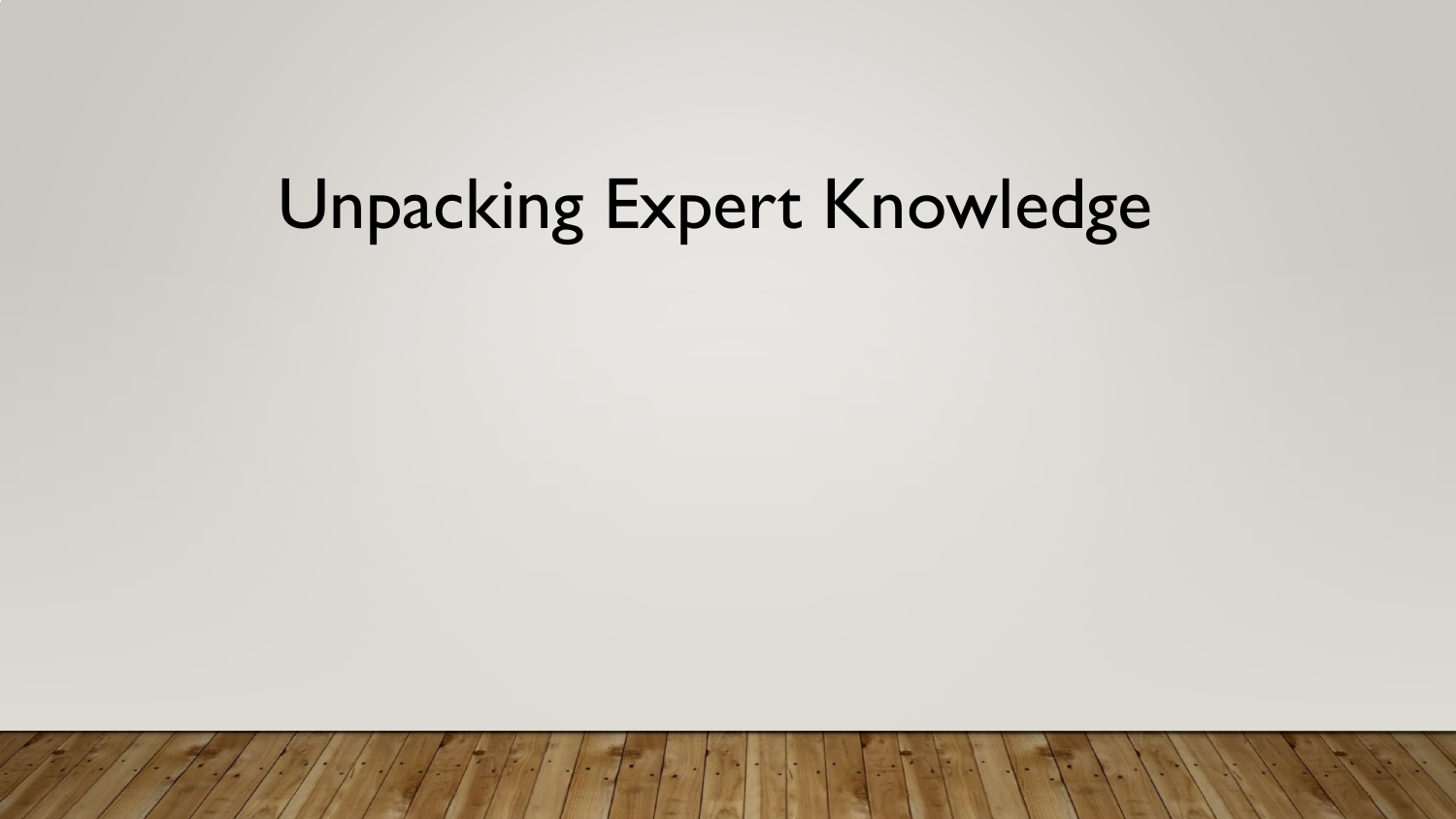## Unpacking Expert Knowledge

Think of a phone number.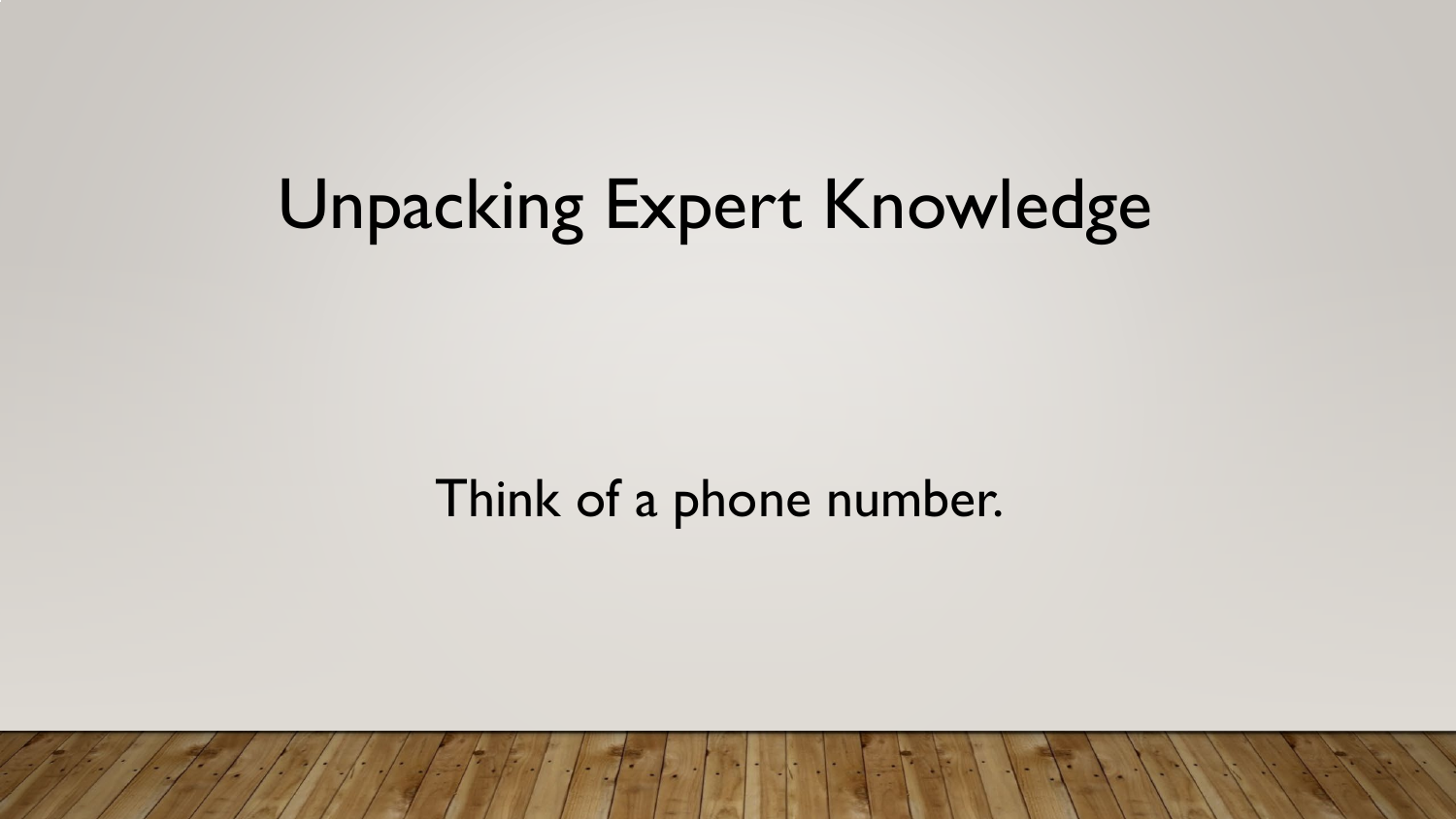There are two things that people are absolutely convinced they can do despite the fact that they have no professional preparation or practical experience.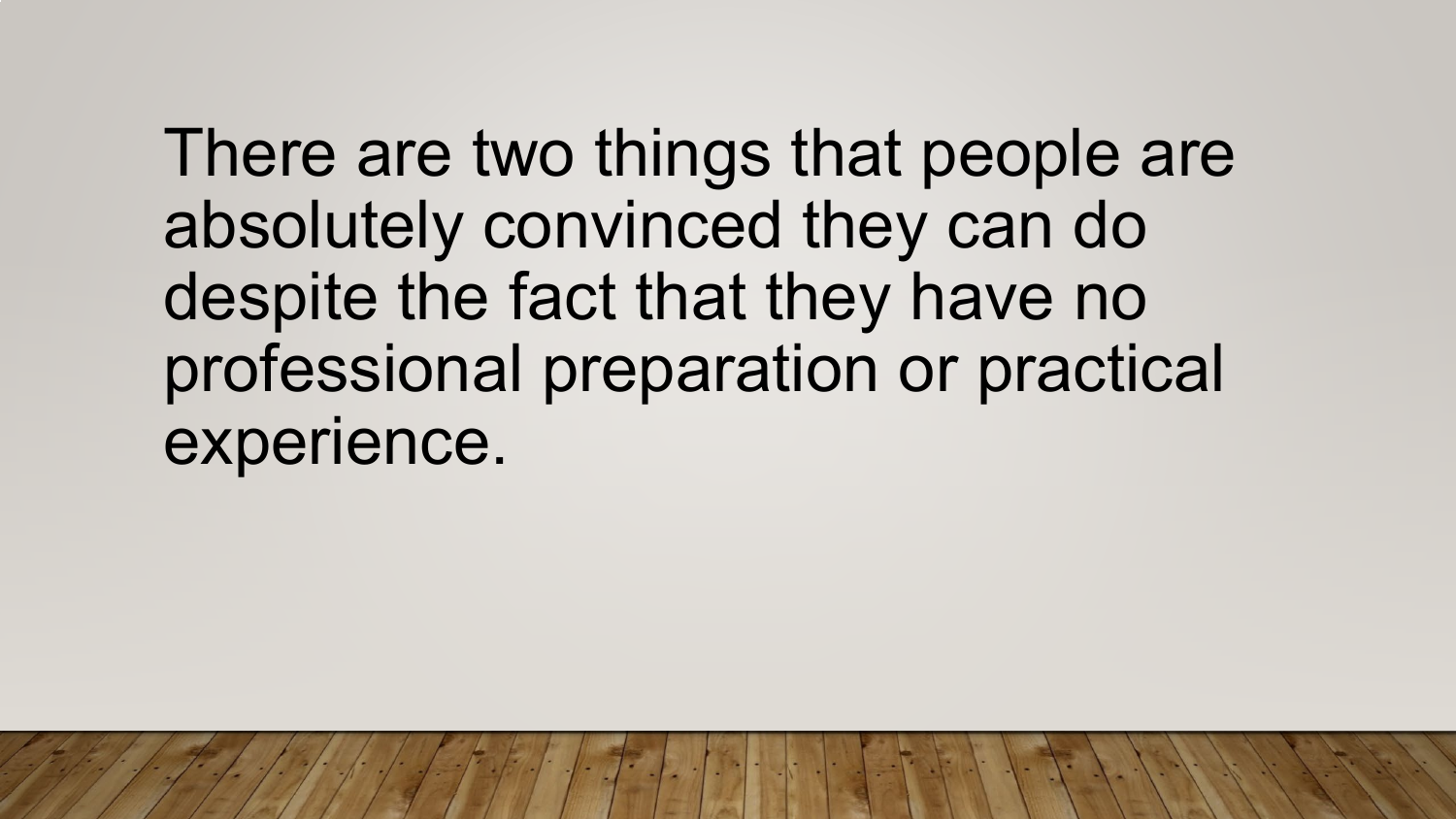## Coach.

## Teach.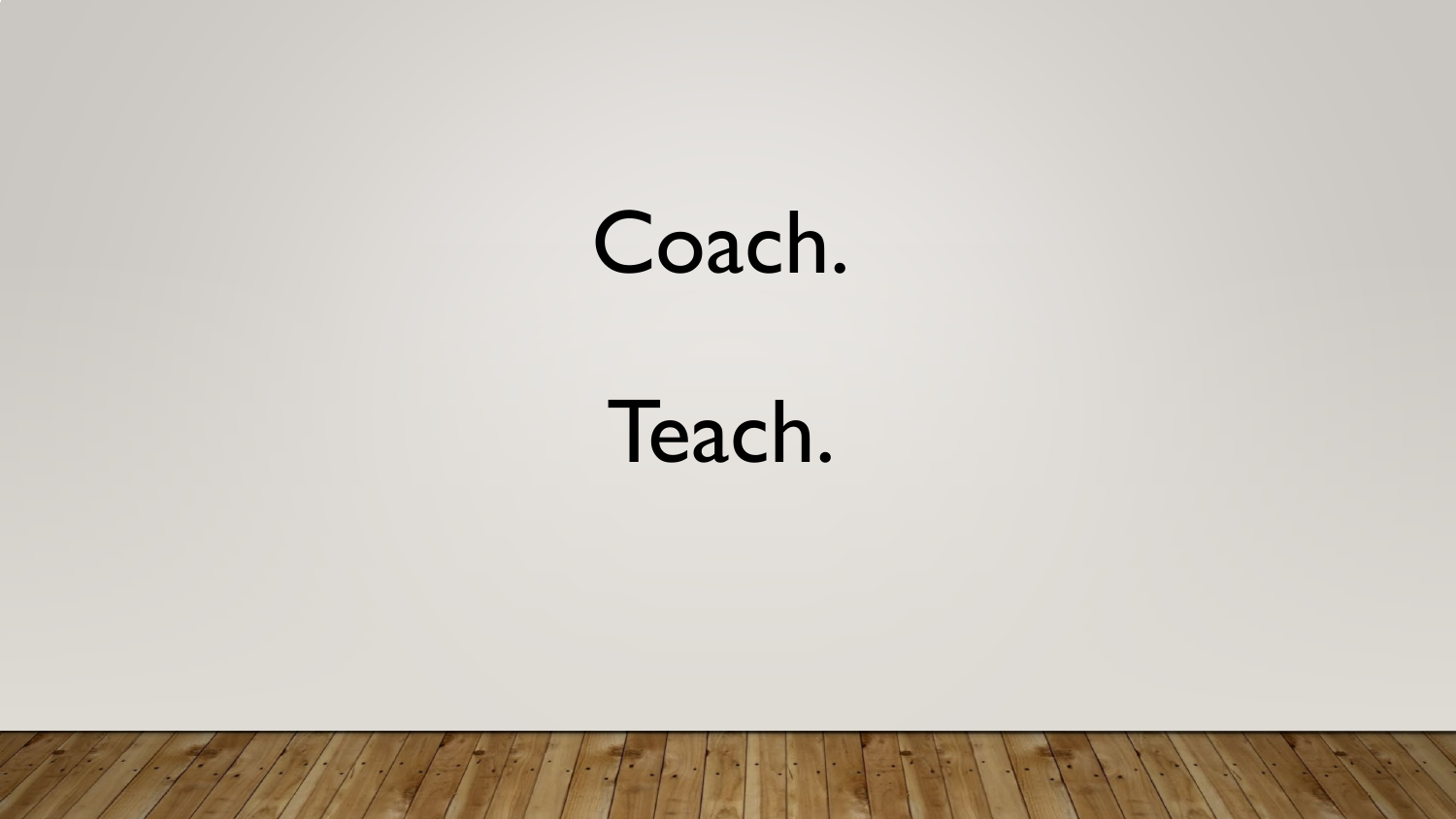#### "If telling were teaching, we'd all be so smart we could hardly stand it."

*Robert Mager*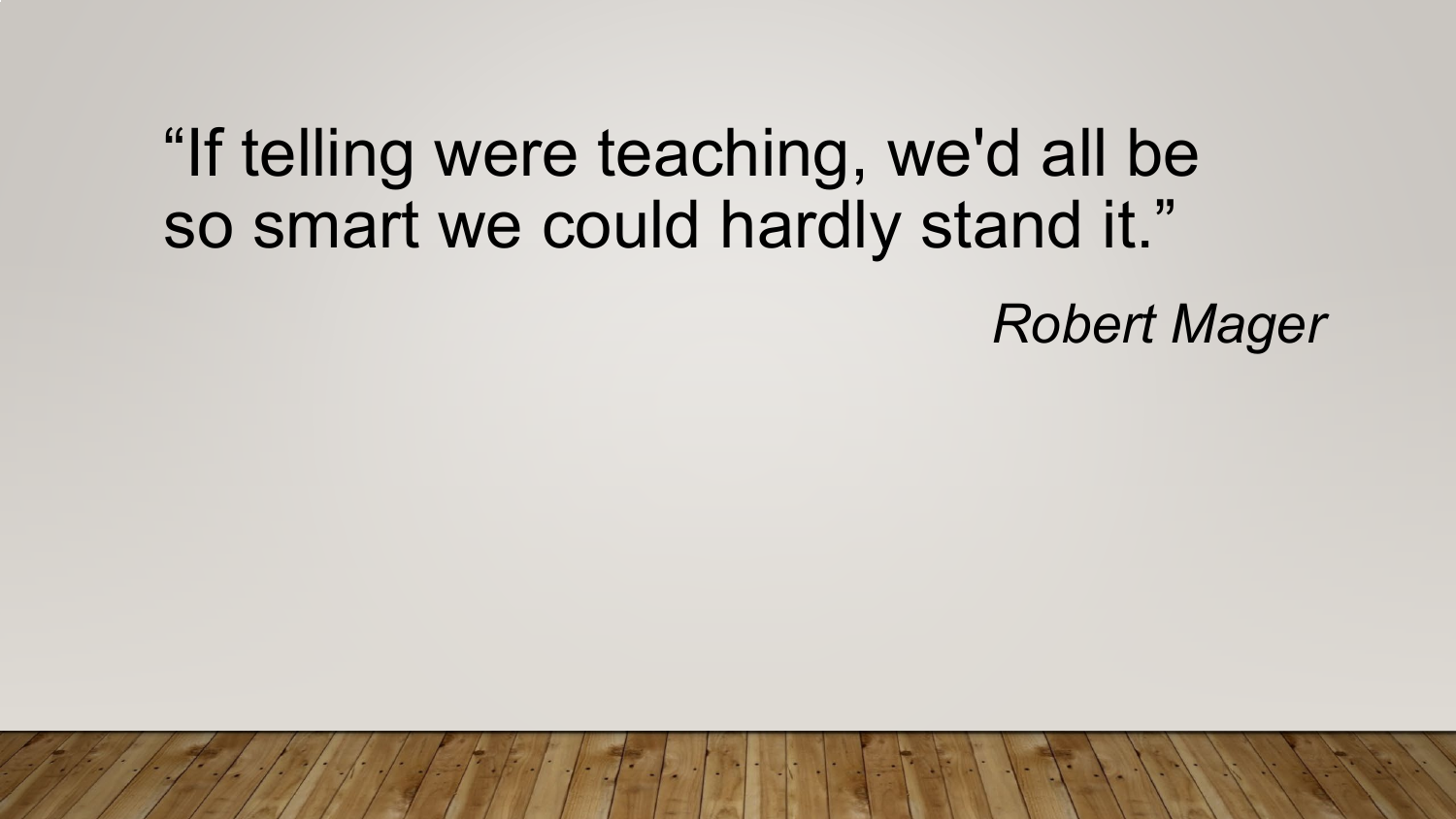Instructional Design helps us focus on the learner. It allows us to take the complex knowledge of an expert and break it down and repackage it into a format that is approachable by a novice.

- **1. Analysis skills**
	- **Front End Analysis**
	- Learner Analysis
	- **Content Analysis**
- **2. Design Skills**
	- Graphic Design
	- **Information Design**
	- **Instructional Design**
- **3. Development Skills**
	- Online Learning
	- In Person Learning
- **4. Implementation Skills**
	- How to make sure people use our materials
- **5. Evaluation Skills** 
	- How to measure human learning
	- How to measure project success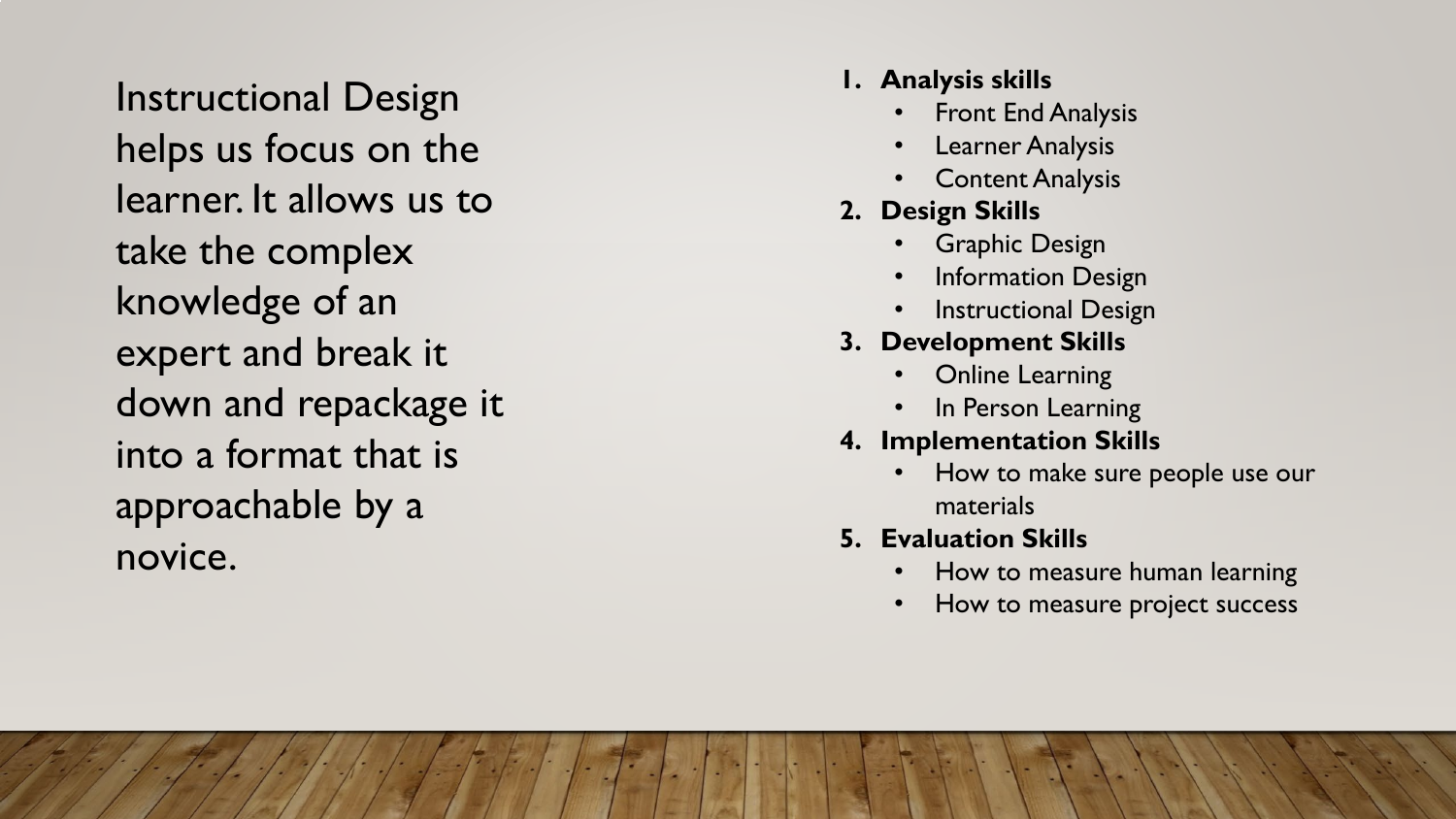#### The ADDIE Framework

### Learning Design & Technology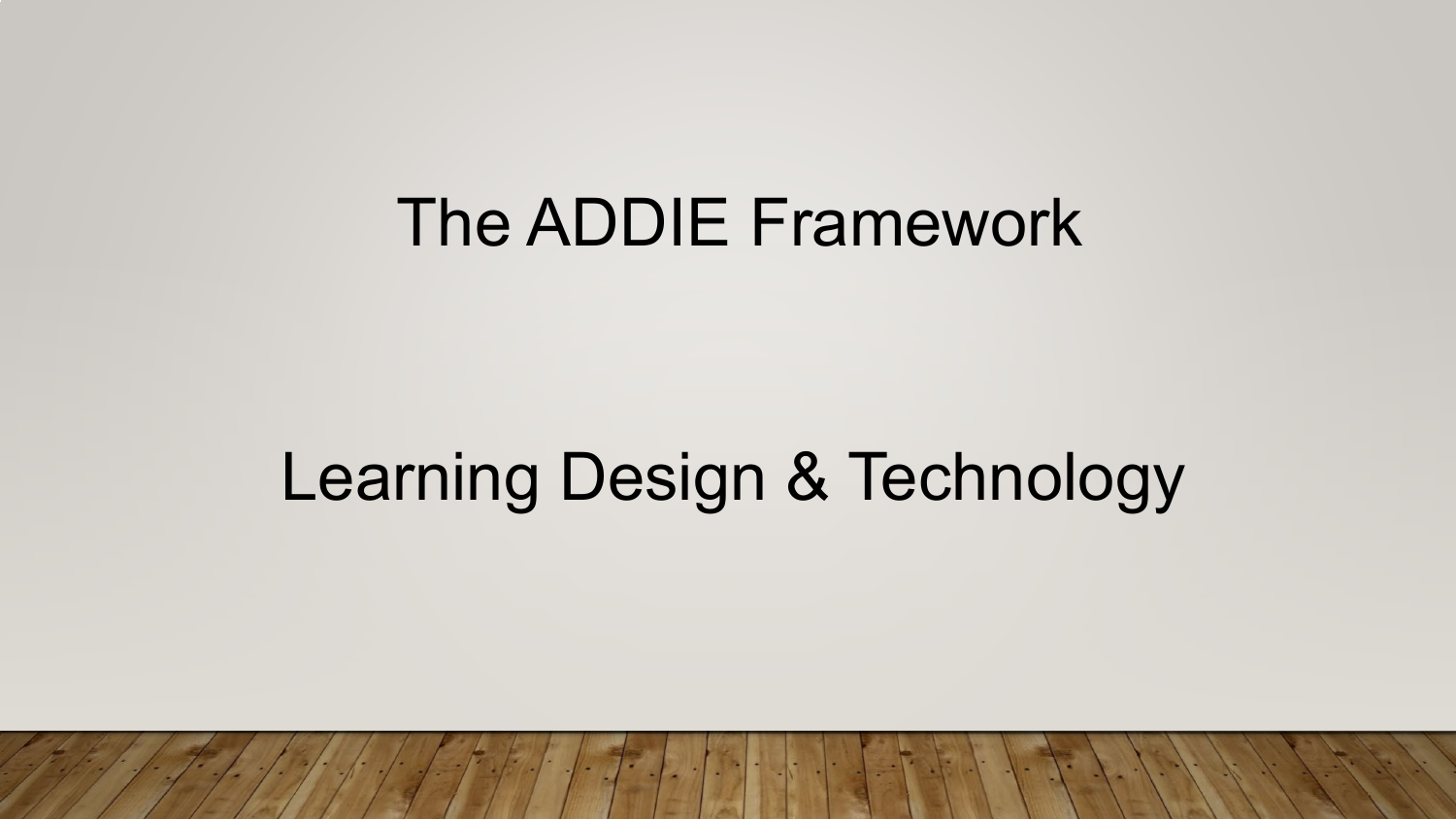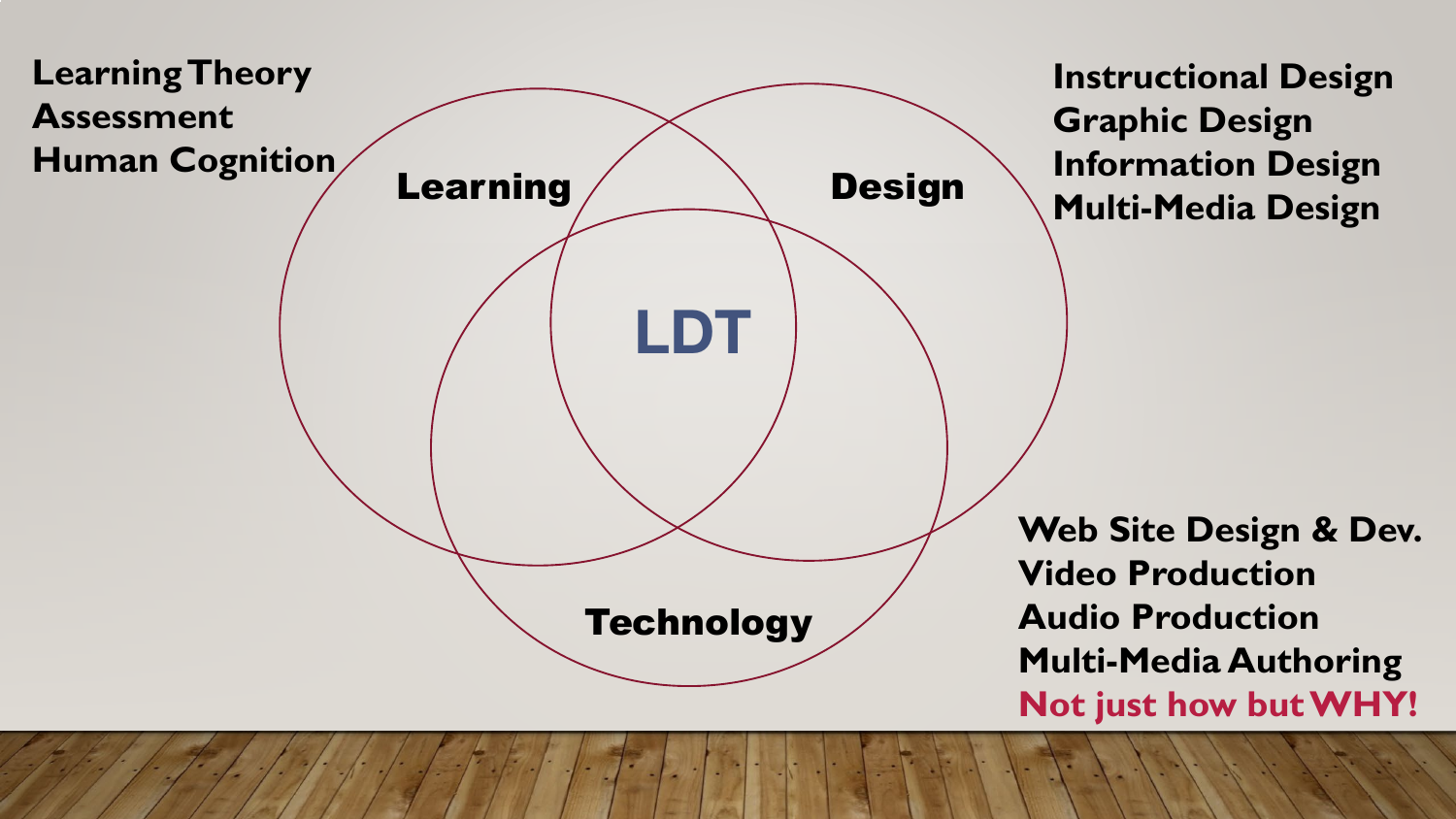# Learning

Design

# Human Learning

# Technology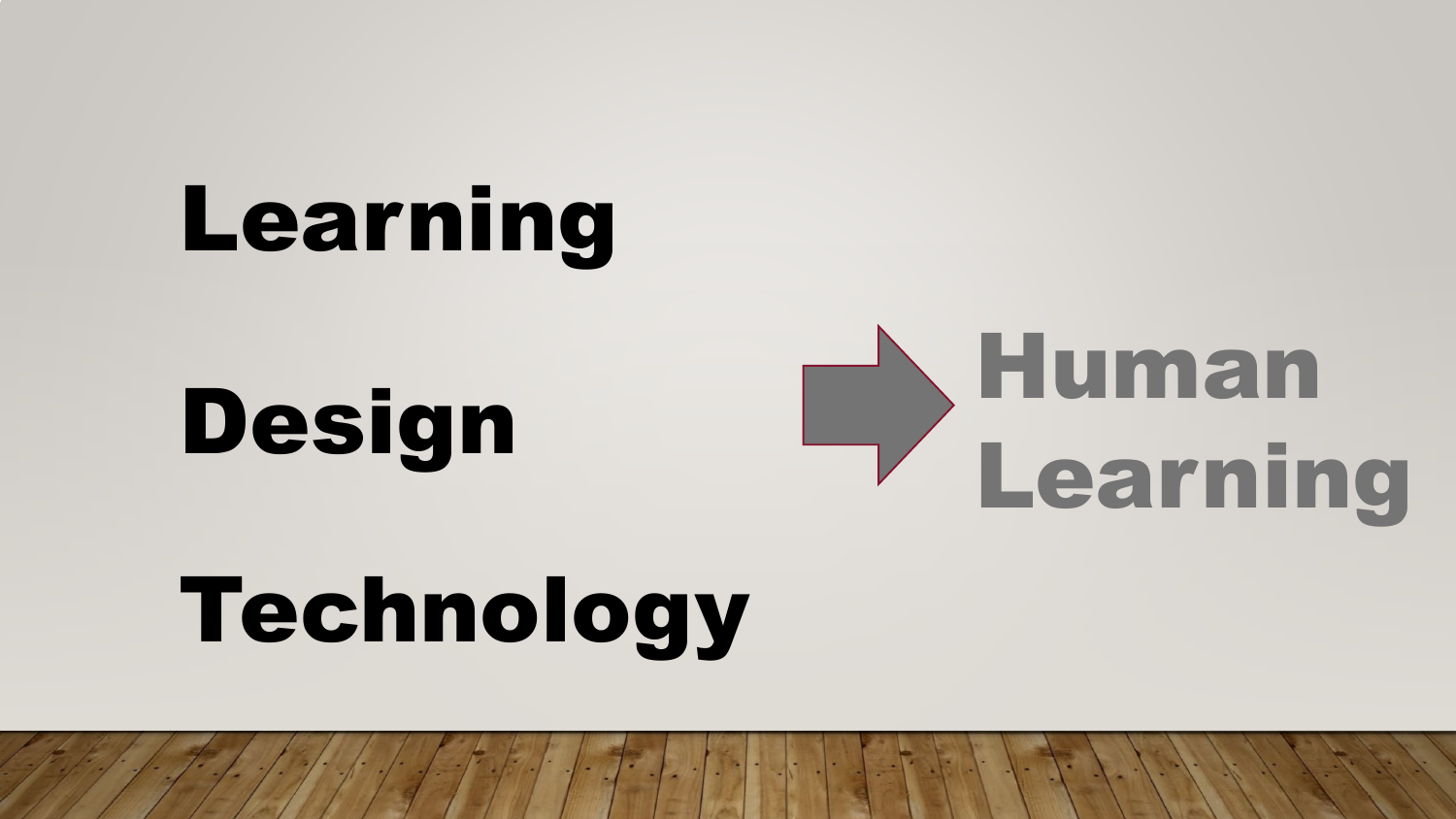### Why is Instructional Design so important right now?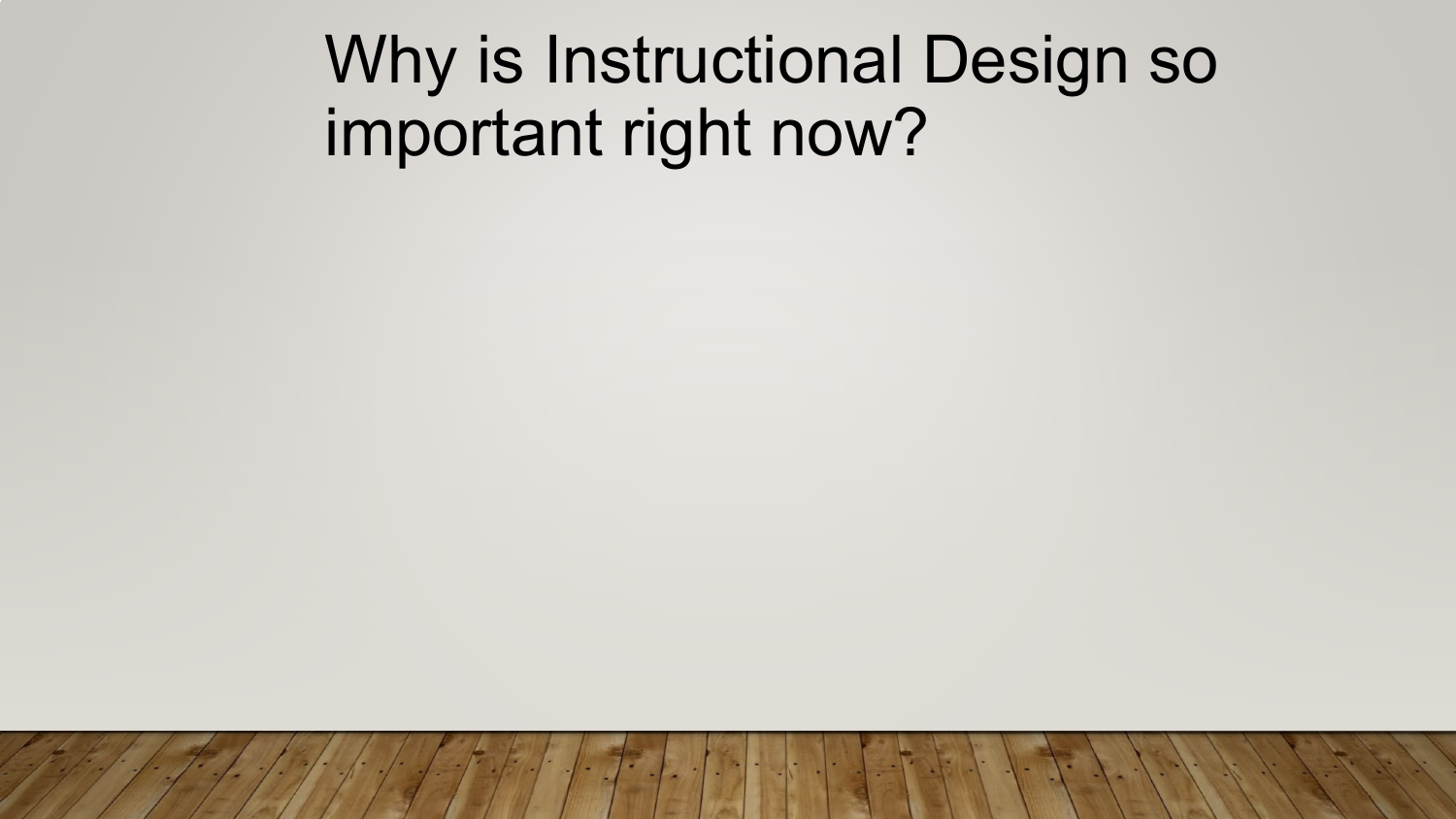### Why is Instructional Design so important right now?

#### The pandemic.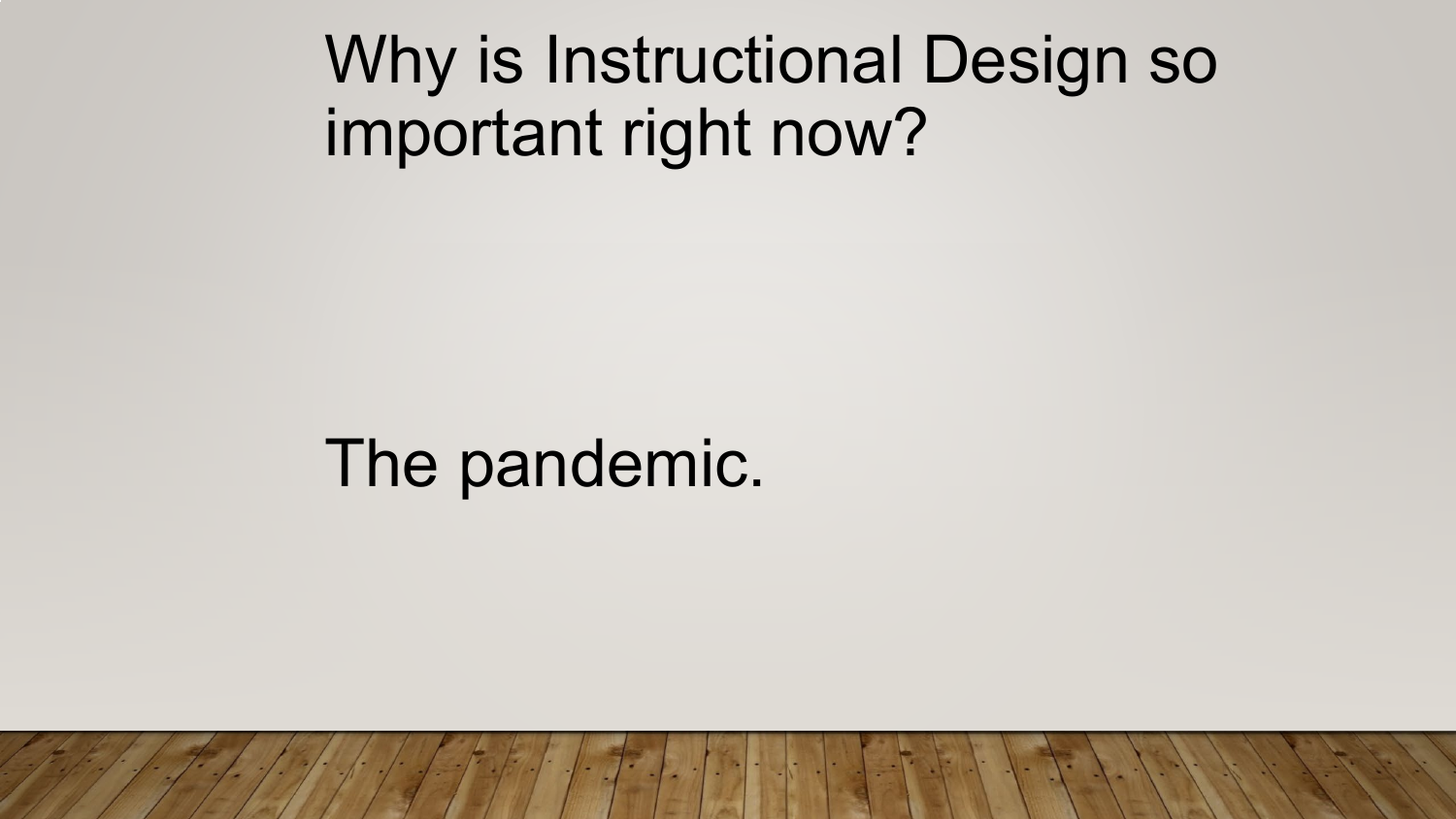#### A BRIEF AND SKETCHY HISTORY OF INSTRUCTIONAL DESIGN

- Its always been important. More people know about it now because of the pandemic.
- Technology as device and technology as process
- WW2
- Media Comparison Studies
- **Online Learning**
- An increase in instructional design interest (and jobs) based on online learning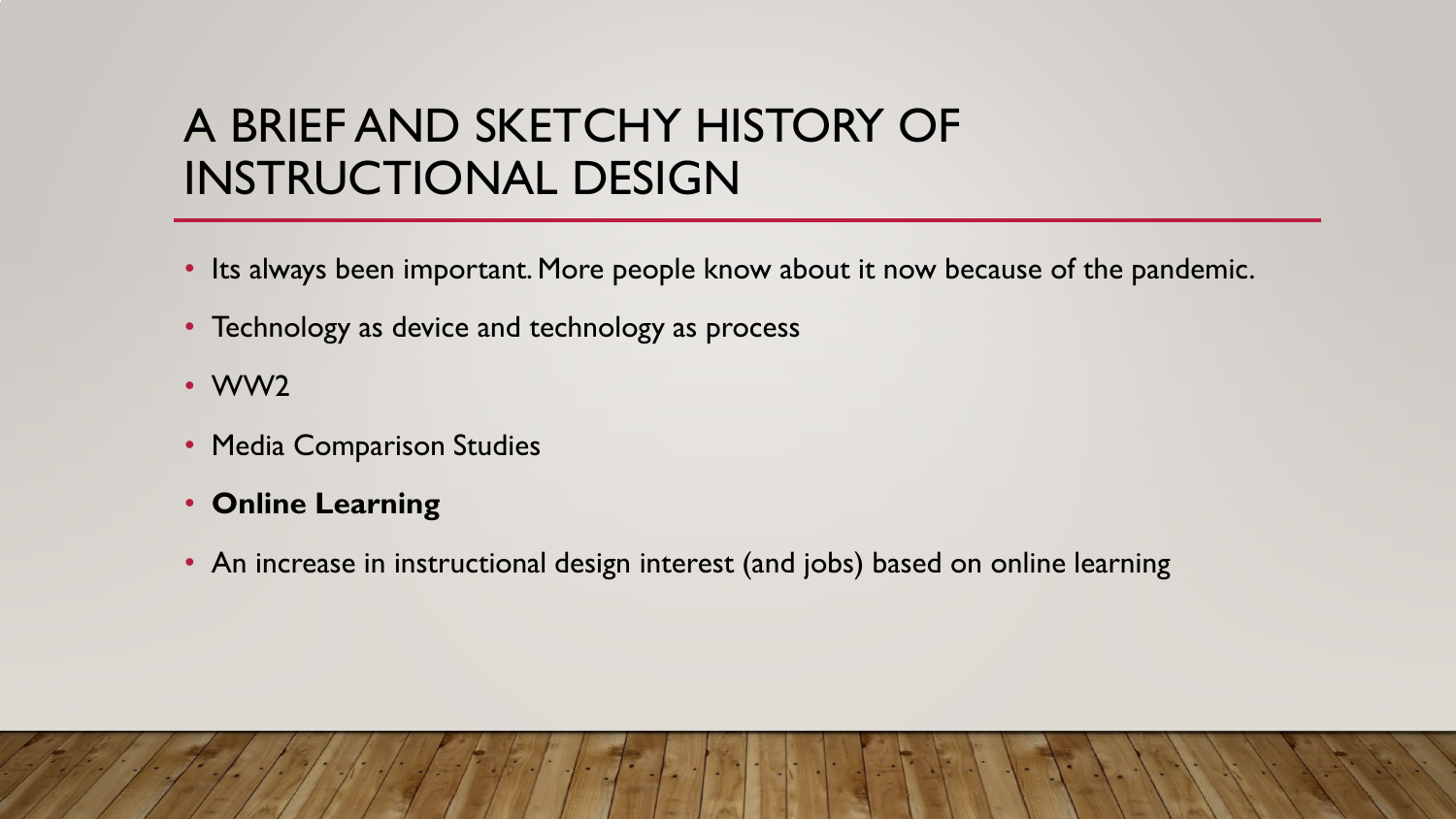#### SOME CLOSING THOUGHTS

- Instructional Design is one aspect of LDT
	- Technology integration in K12
	- Human Performance Technology
	- Media production, project management, program evaluation, and more
- Instructional Design recognizes its imperfections. It is iterative.
- There is no license to practice instructional design.
- It is a great place for a dilettante.